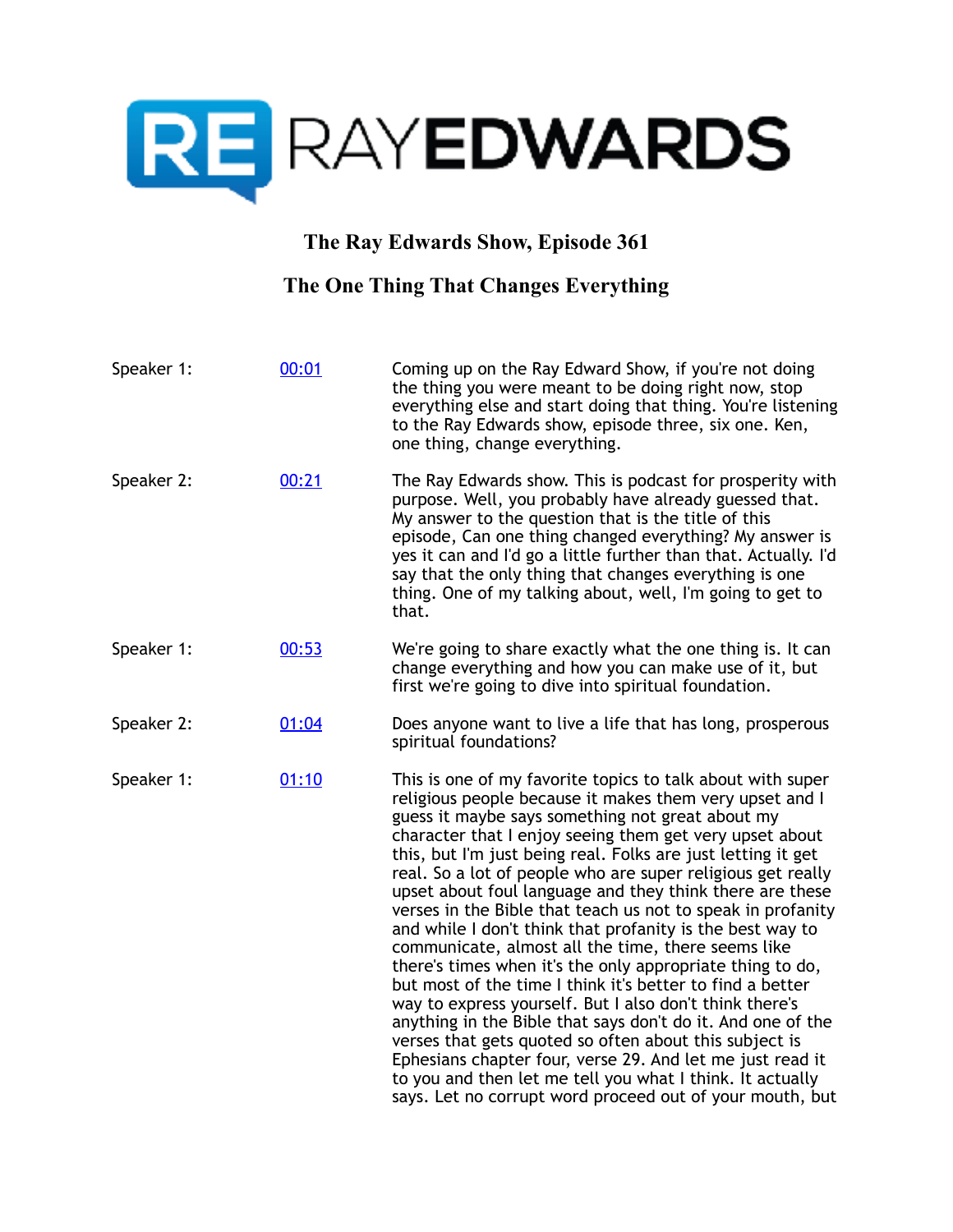what is good for necessary edification that it may impart grace to the hearers.

Speaker 1:  $02:23$  So let's unpack that very carefully phrase by phrase and see if we can parse what it means. Let no corrupt word proceed out of your mouth. So corrupt. What does it mean when it says corrupt word? Let's go to the dictionary and define the word corrupt. Let's start with that. So the dictionary definition of the word corrupt is having or showing a willingness to act dishonestly in return for money or personal gain cause to act dishonesty in return for money, a personal gain, change or debased by making errors or intentional alterations. That's from the online dictionary. A dictionary.com. Merriam Webster says, doing things that are dishonest or illegal in order to make money or to gain or keep power done or controlled by dishonest and immoral people. Okay, so I'm just going to stop there. Does any of that sound like it has something to do with profanity to you? Because it doesn't. To me, it refers to the morals of the person. And then what it says here is let no corrupt word proceed out of your mouth. So that to me sounds like don't let any dishonest words that are meant to demean people are put them down or control them or manipulate them or steal their money, come out of your mouth. Speaker 1: [03:51](https://www.temi.com/editor/t/nVfWres3dOOkoW4hre3I0X_jccarGkmpfcGYu5nd9KxXzzVqpaqtPSywsWYFf7wuZgoNxTqg67qDhKfNh3JAJL42emE?loadFrom=DocumentDeeplink&ts=231.98) Then the verse goes on to say, but what is good for necessary edification, so edification. Let's let's concede that words have precise meanings, and if we're going to discuss what something means, we should make sure we know what the words mean. We should all be in agreement on what the words actually mean. Edification, according to dictionary.com, is the instruction or improvement of a person, morally or intellectually. Another definition is improvement, instruction or enlightenment, especially when morally or spiritually uplifting. Then vocabulary.com says, if something is for your edification, watch out. It means it's designed to improve you in some way, whether they're morally, educationally, or spiritually. Originally edification had a strictly religious sense in the meaning of building up of the soul. Oh, hold on. This would've been the meaning to the original readers of this biblical text. The building up of the soul, so building it up is the opposite of tearing it down so it wouldn't be telling the soul what a filthy disgusting thing it is. It would be building it up, edifying it, so let no corrupt word proceed out of your mouth, but what is good for necessary edification or building up that it may impart grace to the hearers. Now grace we know means unmerited favor Speaker 1: [05:25](https://www.temi.com/editor/t/nVfWres3dOOkoW4hre3I0X_jccarGkmpfcGYu5nd9KxXzzVqpaqtPSywsWYFf7wuZgoNxTqg67qDhKfNh3JAJL42emE?loadFrom=DocumentDeeplink&ts=325.86) over and above what we deserve. So this verse seems to

be saying to me, don't let any corrupt word proceed out of your mouth. Don't let any words come out of your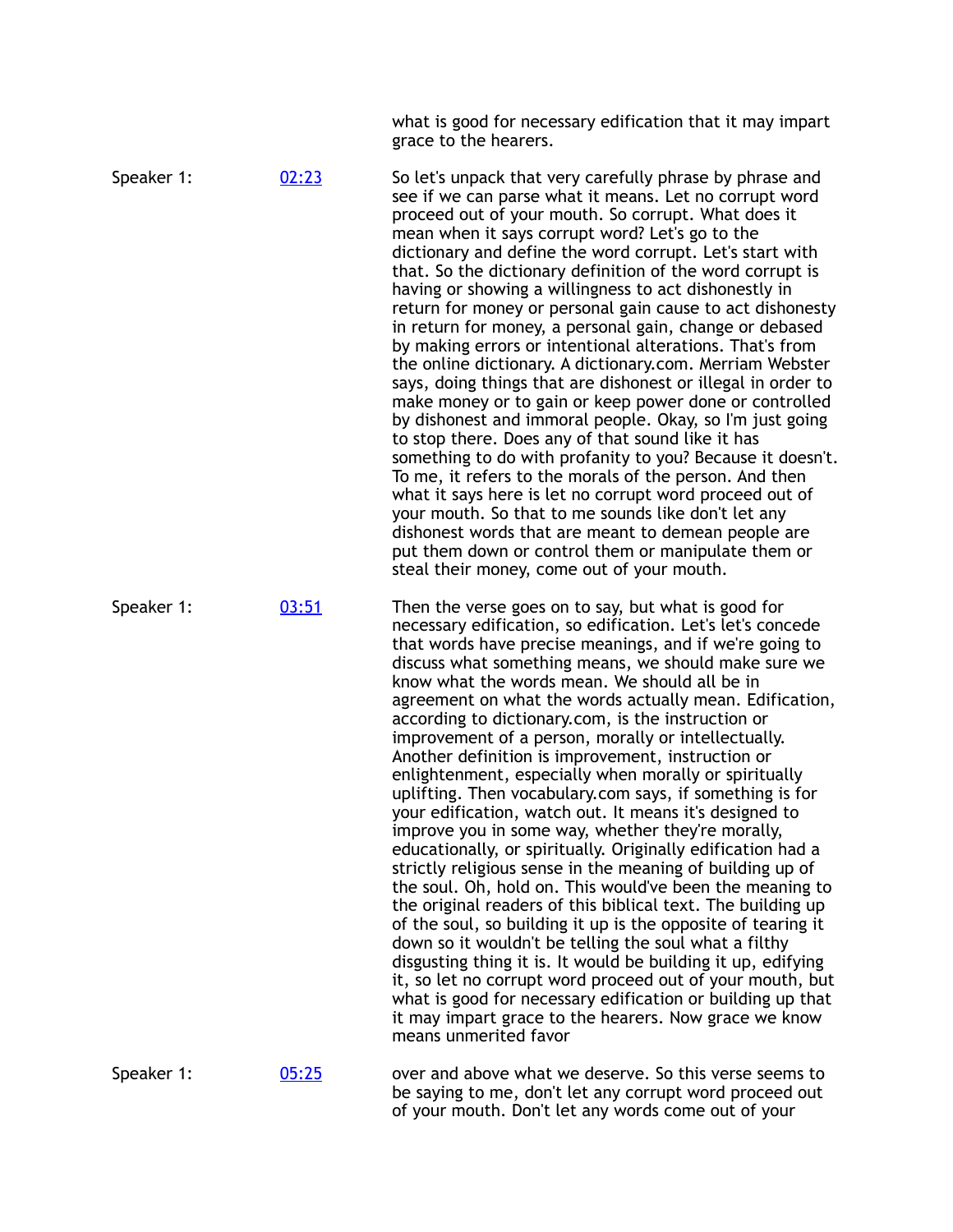mouth that are encouraging people to be immoral, that are demeaning them, trying to manipulate them or steal their money, but say to them what edifies and what builds up their soul that it may impart grace or that it may cause unmerited favor to fill them up. Well, gosh, that sounds like something totally different than what most people believe it. And it also encourages us to say things to other people that bring grace to them that make them feel as though grace has just washed over them. What if we all did that instead of carrying protest signs up and down the walkways in front of clinics or in front of the homes or buildings of people we don't agree with? What if we just said things that imparted grace to them? Jesus said, this is how they will know you are my disciples by your love for one another. Interesting something to think about. Now, feature, presentation. All right, let's get to it. Can a single thing just one thing really double, triple, quadruple your income can really revolutionize your life, can change everything in your life. Can One thing changed everything? Can it reduce the time you spend working? Can it reduce your stress level? Can it help you simplify your life? Well, chances are if you listen to this show, you're an entrepreneur, a business owner, or you're thinking about becoming one. You're working in a real business, making real money and you've enjoyed success.

Speaker 1: [07:19](https://www.temi.com/editor/t/nVfWres3dOOkoW4hre3I0X_jccarGkmpfcGYu5nd9KxXzzVqpaqtPSywsWYFf7wuZgoNxTqg67qDhKfNh3JAJL42emE?loadFrom=DocumentDeeplink&ts=439.84) Some of maybe you're in success now, maybe you're not depending on how you define it. Maybe you want to establish your personal brand platform which spreads your message and but you profit from your knowledge, your experience and wisdom, or maybe you want to multiply the income and impact of your current business. Could be a construction company or an insurance agency or a legal practice. You want to add the booster rocket, have a personal brand platform to that business. Thank you. It is like being the Richard Branson of your industry. Then this podcast episode maybe a particular interest to you because here's why. I'm going to show you the most profitable discovery I've ever made and I'm going to explain to you how to apply it to your business by most profitable discovery ever made. What I mean is this one thing

Speaker 1: [08:14](https://www.temi.com/editor/t/nVfWres3dOOkoW4hre3I0X_jccarGkmpfcGYu5nd9KxXzzVqpaqtPSywsWYFf7wuZgoNxTqg67qDhKfNh3JAJL42emE?loadFrom=DocumentDeeplink&ts=494.92) has brought me more revenue and more profits than any other thing I've ever done. That sounds like a big claim, but it's true and you might be thinking, well, it's good for you ray, but you've written copy for famous people and you've been part of these big product launches and so you're kind of a big deal or something like that. I'm not saying that I am, but other people have said it, so right now you might be thinking, Ray, why you want to Brag so much? Well, there's two reasons. First, this one I'm talking about directly affects you and your business and your life,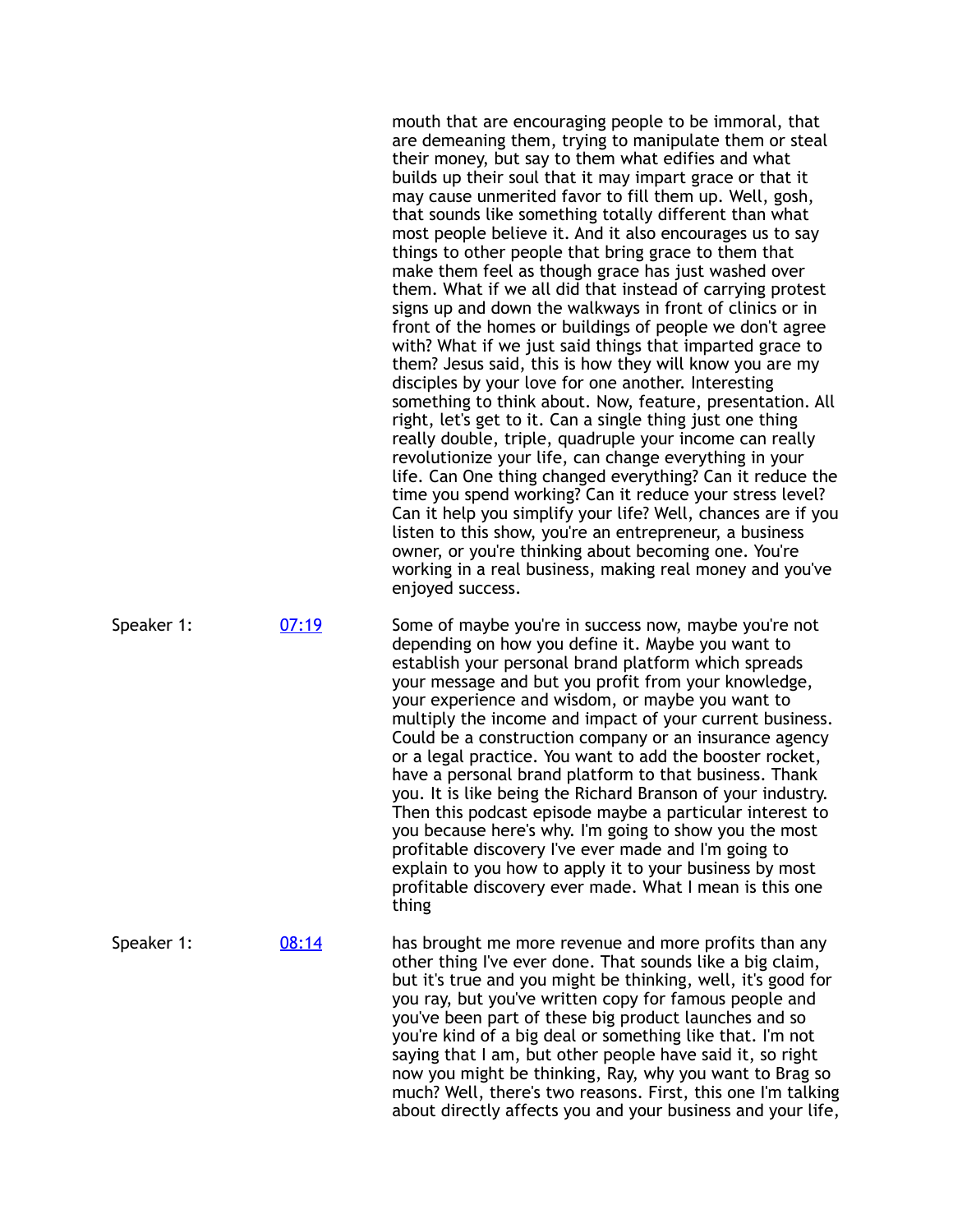|            |              | because in this podcast I'm going to explain what I'm<br>talking about, what the one thing is, how I've used it in<br>exactly how you can do the same thing, and then second,<br>I hate sounding like I'm bragging. I hate it. I have to at<br>least sometimes talk about the numbers in terms of what<br>promotions I have created, have made A. Sometimes I<br>have to talk about my income. When I do that. I'm not<br>promising you the same income by any stretch. I'm not<br>trying to impress you, but rather to impress upon you<br>what is possible and what is possible for you. Even more<br>importantly,                                                                                                                                                                                                                                                                                                                                                                                                                                                                                                                                                                                                                                                                                                                                                                         |
|------------|--------------|----------------------------------------------------------------------------------------------------------------------------------------------------------------------------------------------------------------------------------------------------------------------------------------------------------------------------------------------------------------------------------------------------------------------------------------------------------------------------------------------------------------------------------------------------------------------------------------------------------------------------------------------------------------------------------------------------------------------------------------------------------------------------------------------------------------------------------------------------------------------------------------------------------------------------------------------------------------------------------------------------------------------------------------------------------------------------------------------------------------------------------------------------------------------------------------------------------------------------------------------------------------------------------------------------------------------------------------------------------------------------------------------|
| Speaker 1: | 09:25        | and I want to emphasize that, what's more meaningful to<br>me than the money is the fact that I'm living this<br>magnificent life.                                                                                                                                                                                                                                                                                                                                                                                                                                                                                                                                                                                                                                                                                                                                                                                                                                                                                                                                                                                                                                                                                                                                                                                                                                                           |
| Speaker 1: | 09:40        | What I believe is my best life despite three major<br>distractions. Distraction. Number one is I have Parkinson's<br>disease. It's a darn nuisance in my life. Causes all kinds of<br>drama and distraction and I don't like it. It's a distraction,<br>but I try to keep it in that compartment that it is a<br>distraction and nothing else. There's a difference<br>between a tragedy and a distraction or an inconvenience<br>and this is definitely a distraction or an inconvenience<br>and not a tragedy. Major distraction. Number two is I<br>decided at the end of last year to make an investment in<br>a major investment in the business. I know absolutely<br>nothing about. I bought a coffee shop along with my son.<br>I didn't buy my son, my son and I bought a coffee shop<br>together. You know, a business with tables, chairs, elise<br>and all kinds of grownup stuff that goes along with all<br>that stuff that has been a learning experience and major<br>distraction. Number three is I had been traveling all over<br>the place, like a crazy person. I've been gone so much<br>time, taking so much time off. I've done a couple of<br>spiritual retreats. I've written a book, business trips. It<br>took me all over the world, including Hong Kong. I was<br>really just physically absent much of the year, sort of like<br>my senior year in high school |
| Speaker 1: | <u>11:02</u> | and the fact is that did not slow me down. This is where<br>the one thing thing becomes really important because on<br>top of not being bothered by those distractions and set<br>backs, most of the time mean sometimes I have my<br>moments of weakness, but mostly I was not bothered by<br>them. I still had my best year ever because in addition to<br>having our best overall revenue year, I also had my best<br>year emotionally, my best year spiritually, my best year,<br>relationally and my best year physically. I'm just going to<br>say that despite having Parkinson's disease to deal with,<br>I'm in the best physical shape of my life so far other than<br>that thing and I'm determined to shake that thing off. So<br>how did I get to this place where I am this wonderful<br>nirvana? I have no problems at all. That's not the case. I'm                                                                                                                                                                                                                                                                                                                                                                                                                                                                                                                          |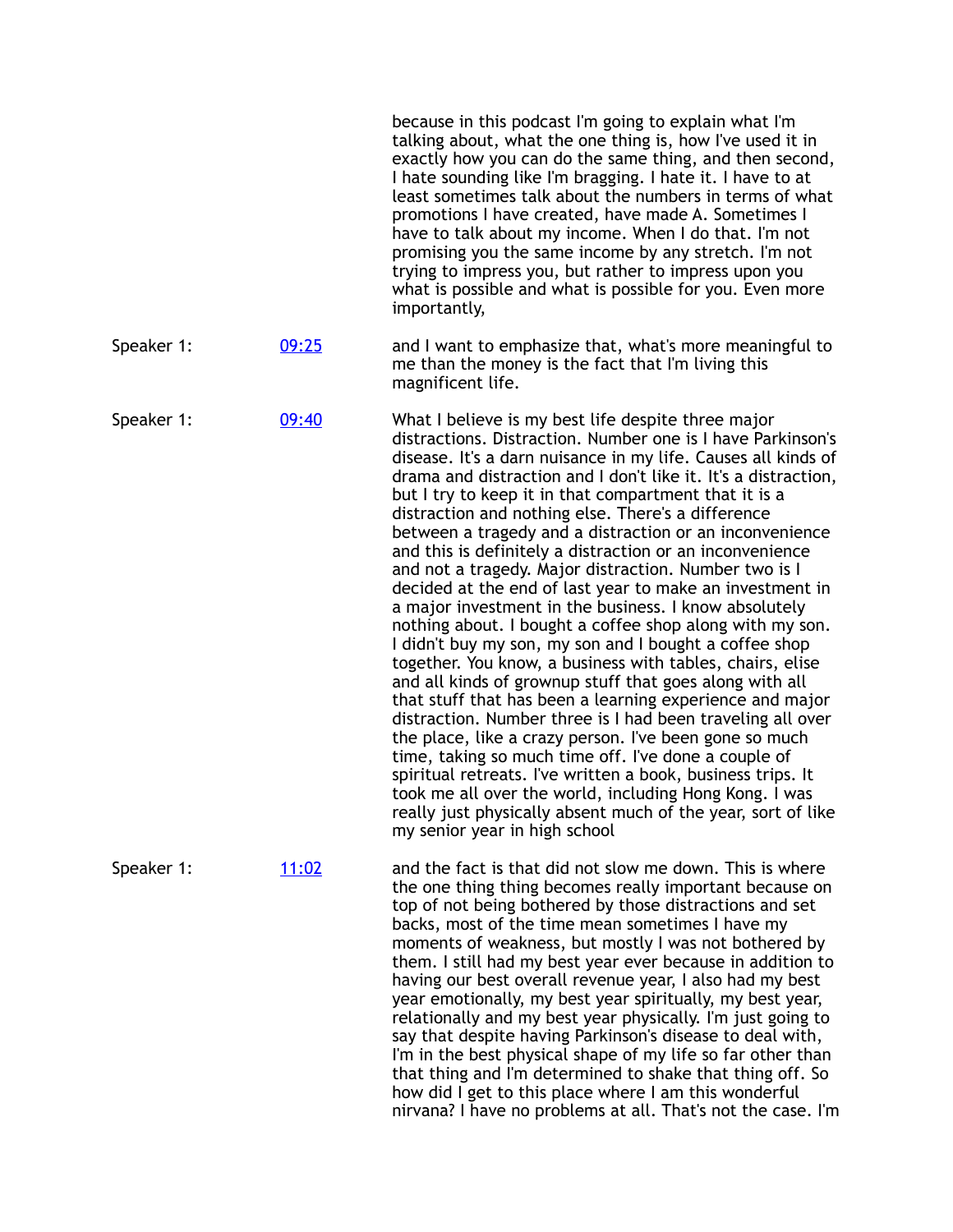not saying that I'm being sarcastic. Now. Of course I have difficulties and problems to deal with, but how can I claim and apparently meaning that I had my best year ever and planned to do the same thing again next year. I believe you're only one single decision away from the life you deserve and the life you want, the thing you've been chasing all these years. Through my years of working with businesses including my own, I realized one thing.

Speaker 1: [12:26](https://www.temi.com/editor/t/nVfWres3dOOkoW4hre3I0X_jccarGkmpfcGYu5nd9KxXzzVqpaqtPSywsWYFf7wuZgoNxTqg67qDhKfNh3JAJL42emE?loadFrom=DocumentDeeplink&ts=746.01) There's always one thing that we want that when we identify it, it will totally transform our business and our life and if you can find the courage to make that one decision when you, when you discovered what it is, you'll know it. When you find the courage to make that one decision, everything else will change and faster than you could possibly imagine. You want an example? Here's an example from my client and now friend Gail. Mercer Mackay. Her story of transformation is remarkable. I'm just gonna read you a part of it, but she wrote to me, she said, at the very worst time of my life when my business should have failed, why is advice from Ray Edwards based on experience at a spiritual approach to running your life helped me thrive culminating in my first million dollar year. That lights me up inside. Then there's John meese. You've heard me talk about John before John wrote the following. I have radically changed my lifestyle and career, including quadrupling my income all because I made the choice to trust ray and I've applied just a few lessons. I've since learned or dozens of other teachers online who don't offer half the value that ray does, but charge twice as much. I'm array and risk believer now. I just ignore everyone else. He's the real deal from

Speaker 1:  $13:43$  Fast forward to today. John says, where I'm the full time dean of Platform University, working closely with Michael Hyatt, totally thousands of online entrepreneurs down the same path. Ray started me on a few years ago. Needless to say, raise had an incredible impact on my success and thus my life. It seems crazy, but I can add to the list of Ray's impact on my life. The fact that we've become real genuine friends as a total outsider re welcomed me and celebrated every milestone in my success from day one. It's hard not to. I mean, if you know John, he's the most charming, likable human. He just. It's impossible not to like John Meese, these stories I'm telling you not to brag or boast. Again, I'm telling you because they're typical of those who have allowed me to persuade them to work on this one single decision they need to make. Now as for me, how did it work out for me, I went from having to hustle every month just to pay the bills in the taxes to building a relatively stress free business that generates income at will, sometimes as much as \$170,000 a month or more. Sometimes there are

beginning to end.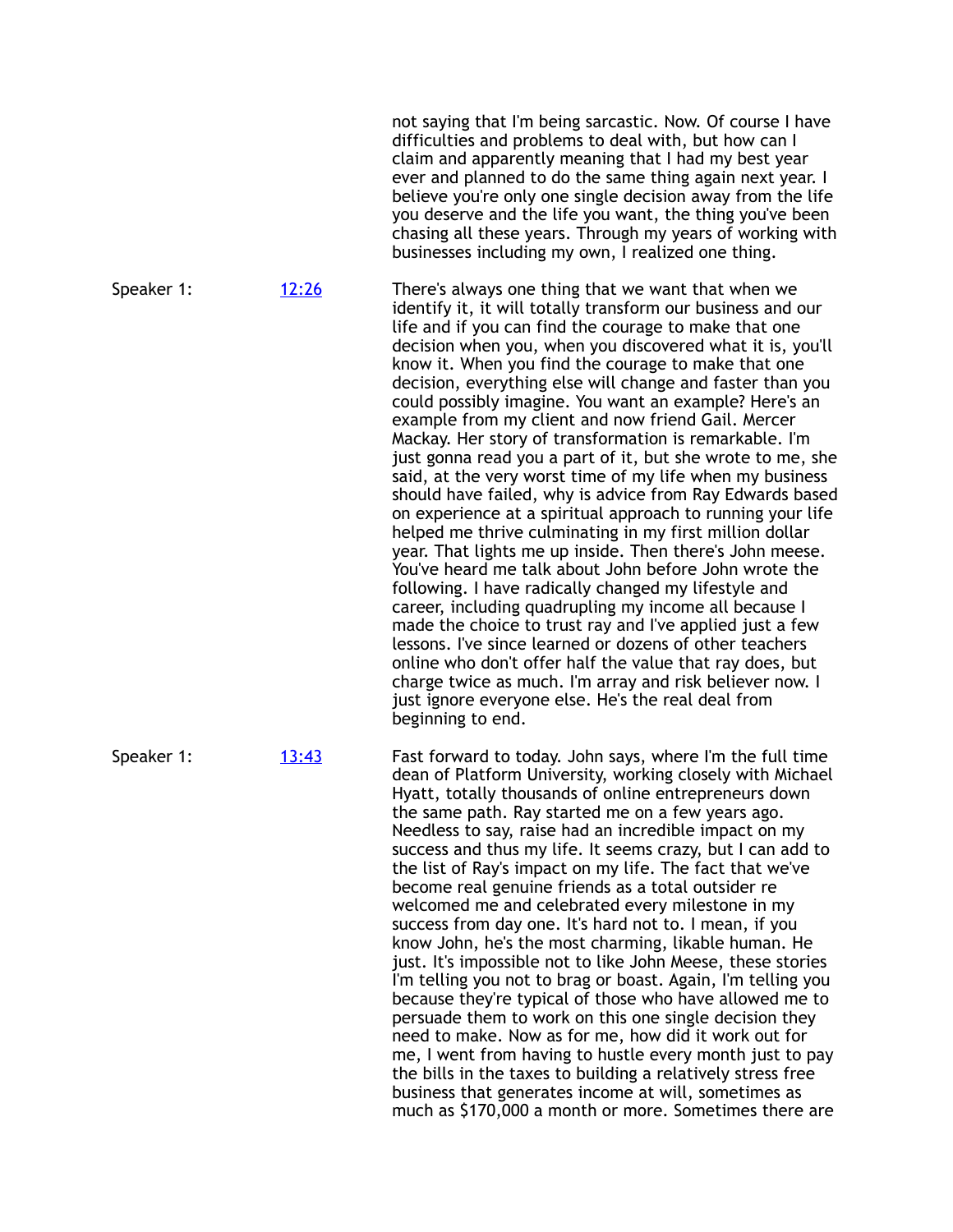|            |              | times and cashflow is fat and times cashflow skinny, but<br>I'm prepared for those times because I know that they<br>come to lean times in the fat times                                                                                                                                                                                                                                                                                                                                                                                                                                                                                                                                                                                                                                                                                                                                                                                                                                                                                                                                                                                                                                                                                                                                                                                                                               |
|------------|--------------|----------------------------------------------------------------------------------------------------------------------------------------------------------------------------------------------------------------------------------------------------------------------------------------------------------------------------------------------------------------------------------------------------------------------------------------------------------------------------------------------------------------------------------------------------------------------------------------------------------------------------------------------------------------------------------------------------------------------------------------------------------------------------------------------------------------------------------------------------------------------------------------------------------------------------------------------------------------------------------------------------------------------------------------------------------------------------------------------------------------------------------------------------------------------------------------------------------------------------------------------------------------------------------------------------------------------------------------------------------------------------------------|
| Speaker 1: | <u>15:02</u> | and this is a business where I literally do every day. What<br>I love to do, which is come up with new ideas and to<br>explain and synthesize my ideas and teach them to other<br>people. This is my favorite thing to do, my zone of<br>genius. I take home more, I have less stress and I'm able<br>to work on the business rather than in. And that's. That's<br>a distinction that I've known about for a long time but<br>only begun to make this year. I'm still in process on that<br>one and it's all because they made one single decision. So<br>now you're probably really wondering what is the one<br>decision? Well, before I answer that question, just<br>imagine what could happen if you figured it out and you<br>made this one decision. Imagine would that decision? If<br>it's thrill magic lever, it changes everything. How would it<br>change your business? How would it change your life? How<br>would it affect your stress levels? How would it affect<br>your relationship with the people you love? How would it<br>affect your income? If you could find that one decision<br>that changes everything for the better one single<br>decision. And so your question right now is got to be re,<br>what is the one single decision for crying out loud? Tell<br>me after all, I make lots of decisions all the time. Yes,<br>that is exactly the problem. |
| Speaker 1: | <u>16:34</u> | You're making too many decisions. You got decision<br>fatigue. There are ways to make just one decision that<br>rules them all the decisions in the words of Gary Keller<br>that renders all other decisions easy or even completely<br>unnecessary. So if you haven't read the book, the one<br>thing I highly encourage you to read it, that's where these<br>ideas come from. Me and Gary are great friends. He does<br>not know that yet, but we are. We're very good friends<br>and I'm absolutely blatantly borrowing that line of<br>thinking from Brooke Castillo of the life coach school. I<br>heard her saying about one of her favorite authors. I<br>thought that is fascinating. So Brooke is also a good<br>friend of mine. She doesn't know it yet, but she's a good<br>friend of mine. Love you Brooke. So let's get back to the<br>one decision finding out what the one single decision is<br>for you can be difficult because like curly said in the<br>movie city slickers, when billy crystal asked him, what's<br>the one thing curly said, that is what you have to figure<br>out. It can be hard, it can take years of trial and error. It<br>can take all kinds of mistakes, wasting lots and lots of<br>money.                                                                                                                                              |
| Speaker 1: | <u>18:08</u> | So what is the one decision? I want you to sit quietly with<br>this exercise with me for just a moment. Close Your eyes<br>and put your feet flat on the floor. Take a deep breath,<br>relax and let your breath out. Sound like darth vader.                                                                                                                                                                                                                                                                                                                                                                                                                                                                                                                                                                                                                                                                                                                                                                                                                                                                                                                                                                                                                                                                                                                                          |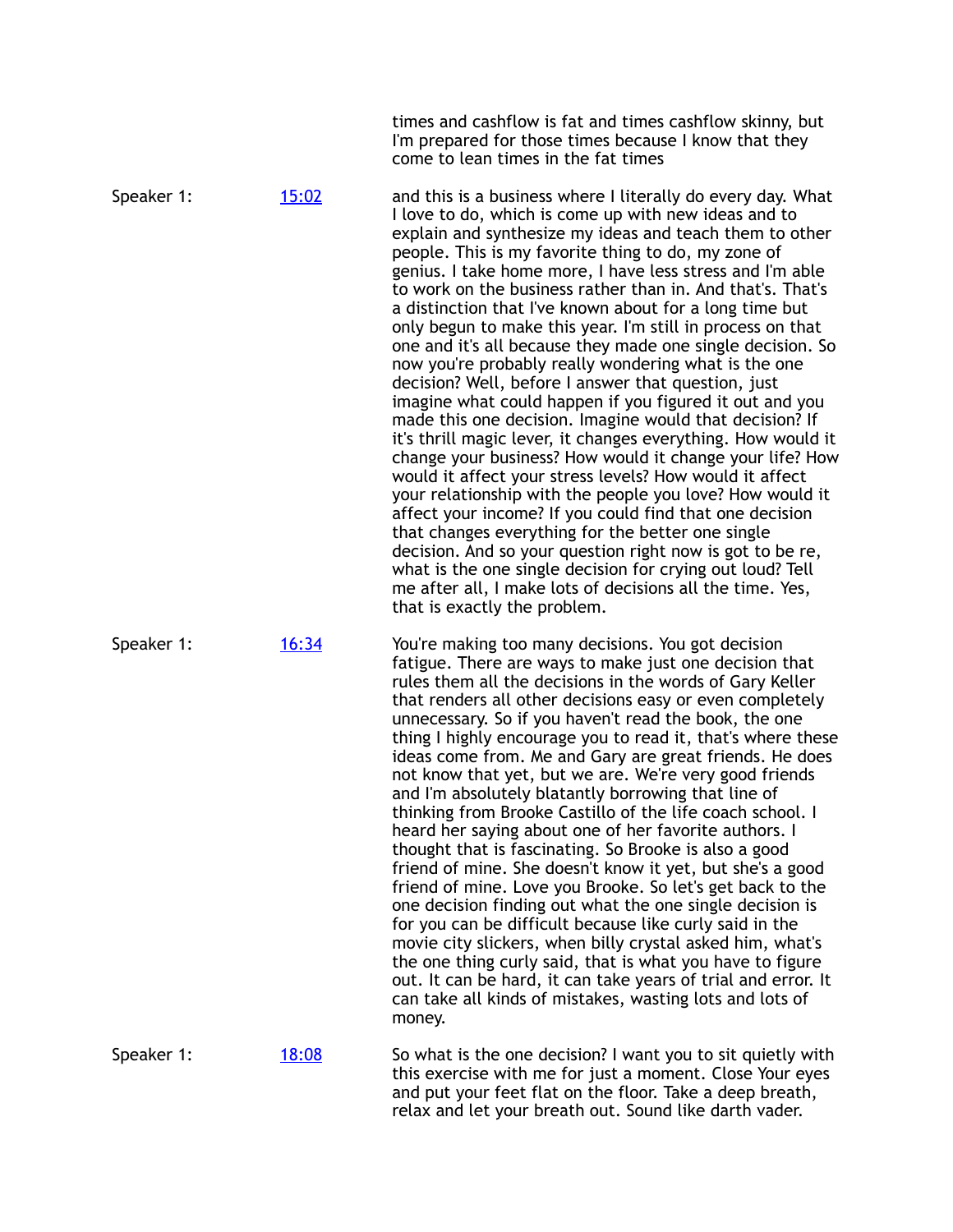|            |              | Don't sound like darth vader. Release your breath,<br>breathes, and again, deep breath and then cleansing.<br>Breath out as you exhale. And this time as you exhale,<br>this next time, I want you to take all the stress, all the<br>worry, all the pain, all the regret or the guilt or the<br>shame. I want you to let all that go in this next breath,<br>deep breath in, release it and let all that stuff just drop<br>away. Just for a moment, you can have it all back if you<br>want it back later and from this place with your eyes still<br>closed, where you've released all the things that hinder<br>you so much, all the many things you worry about just<br>being in this moment right now, listening to the sound of<br>my voice, being aware of the pressure of the chair on<br>your backside of your feet, on the floor. Maybe if your<br>hands resting on your legs, |
|------------|--------------|-------------------------------------------------------------------------------------------------------------------------------------------------------------------------------------------------------------------------------------------------------------------------------------------------------------------------------------------------------------------------------------------------------------------------------------------------------------------------------------------------------------------------------------------------------------------------------------------------------------------------------------------------------------------------------------------------------------------------------------------------------------------------------------------------------------------------------------------------------------------------------------------|
| Speaker 1: | <u>19:26</u> | being aware of your breathing, even being aware of the<br>discomfort you may be feeling right now. It's okay. Just<br>meet with that. Ask this question. What is the one thing<br>I'm meant to be doing right now, and pay attention to<br>what pops into your head.                                                                                                                                                                                                                                                                                                                                                                                                                                                                                                                                                                                                                      |
| Speaker 1: | <u>19:53</u> | For most of you, the answer that just came into your<br>head is the right answer. For some of you, you were<br>thinking too much while I was talking and so you were<br>trying to figure out what's the right answer to come up<br>with photo sound good. That'll mean I'm a great<br>entrepreneur. Doesn't mean I'm an achiever. I'm a d on the<br>disks. No, no, no, no, no. Get on all that stuff, go and<br>then just take a deep breath in from your intuition, your<br>inner person, your spirit just asked the question, what's<br>the one thing I'm meant to be doing right now and<br>chances are good that for many it will be something<br>totally different than what you've been doing all your<br>life. For others, it will be something that you love to do,<br>but you never thought you had permission to do. Maybe<br>you find yourself in the case of                  |
| Speaker 3: | 20:48        | you're professional, you've been to school. You've you're a<br>physician or an attorney,                                                                                                                                                                                                                                                                                                                                                                                                                                                                                                                                                                                                                                                                                                                                                                                                  |
| Speaker 1: | 20:54        | some other profession that requires extensive training.<br>Maybe you're an airline pilot and you've invested so many<br>years and so much money and so much time into this<br>profession and you don't enjoy it any longer and you long<br>to do something else. You think about painting or                                                                                                                                                                                                                                                                                                                                                                                                                                                                                                                                                                                              |

photography or filmmaking or working with children or working on a hospital ship in South Africa or some other crazy thing that if people around you heard you say this, they think you'd lost your marbles, and yet you know at some deep level inside you. This is the one thing you were meant to be doing right now, and this doesn't mean it's the one thing for all of your life. It's the one thing for right now. Now for most people, if I go through this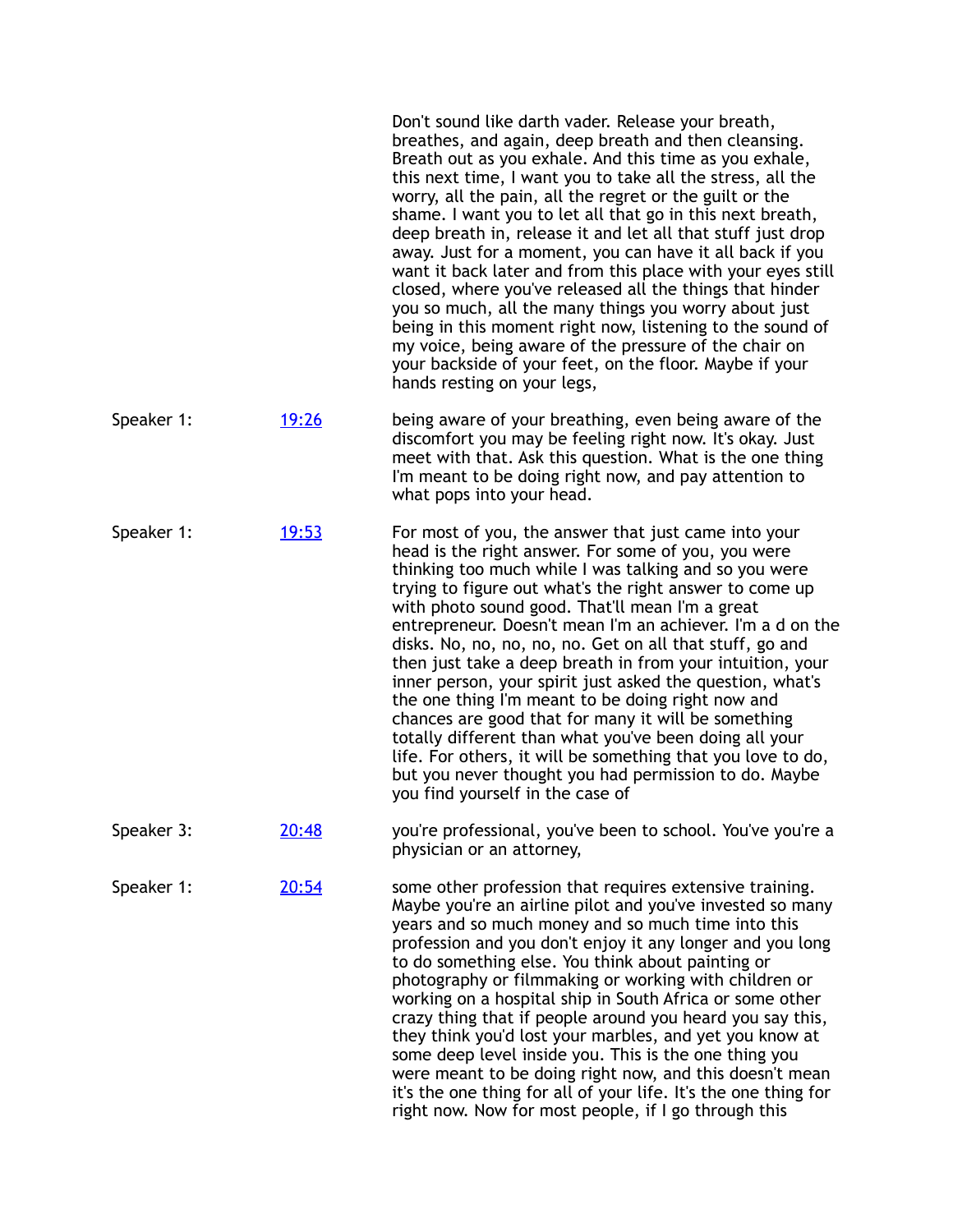exercise with you and you played along and you didn't try to circumvent or try to figure out what my game was because I didn't have a game. If he just listened and you got a real answer, it may have scared you. It may have made you think, I can't do that because I'd have to give up this whole life that I have right now. Yes, maybe that's what's making you miserable.

Speaker 1: [22:07](https://www.temi.com/editor/t/nVfWres3dOOkoW4hre3I0X_jccarGkmpfcGYu5nd9KxXzzVqpaqtPSywsWYFf7wuZgoNxTqg67qDhKfNh3JAJL42emE?loadFrom=DocumentDeeplink&ts=1327.75) This is radical stuff. I know, but if you need a radical change in your life, here's a newsflash, you're gonna have to make some radical actions. You don't change radically by taking the mediocre, medium, harmless decision route. You make massive change in your life by changing your life massively. Scott Harrison of charity water was listening to him on the rich roll podcast a few days ago, and he was telling the story of how he was the king of nightclubs. In New York City and living a life of total debauchery, alcohol, sex, drugs, music, that whole scene, and he realized at some point he hit rock bottom. I realized my life is totally empty. What would life be like if I was doing totally the opposite thing I'm doing right now? What if my life was 100 percent the opposite of what it is now and he found himself volunteering on a hospital ship and long story short, he ended up founding charity water which has helped cut the problem of clean drinking water in the world and half since he started that organization and it's changed the way people think about giving and charity the world over. He's had such a huge impact by doing the thing to do is meant to be doing right then, but maybe you say, well, I don't have anything that clear ray, so what he's supposed to be doing right now just for the time being. Don't worry about your calling for all of your life. Just what you're supposed to be doing right now, and if you can't get the feeling behind it, just pick the thing you feel intuitively drawn most to and just decide that's it for now,

Speaker 1: [23:37](https://www.temi.com/editor/t/nVfWres3dOOkoW4hre3I0X_jccarGkmpfcGYu5nd9KxXzzVqpaqtPSywsWYFf7wuZgoNxTqg67qDhKfNh3JAJL42emE?loadFrom=DocumentDeeplink&ts=1417.12) so what do you do now? If you figured this out and it means having to overturn your entire life, like leave your medical practice, sell your home, sell your possessions, become a minimalist, live in the woods, live in a different country. I don't know what changes it might mean, but it might be changes that your spouse is not in for. They're not up for those changes. They're not into that program. They don't want to sign up for that class and you've got a decision to make. It might be they might surprise you. They might be joyous and overjoyed and they might say, what took you so long? Wouldn't that be an interesting surprise? Whatever it is, talk to them about it. The only way you're going to live a different life, the one that you dream of, the one that you feel you're meant to be living is by doing it and that's going to take courage. It's gonna. Take the courage to let go of what you know to step into what you don't. That is the one thing you need to do. If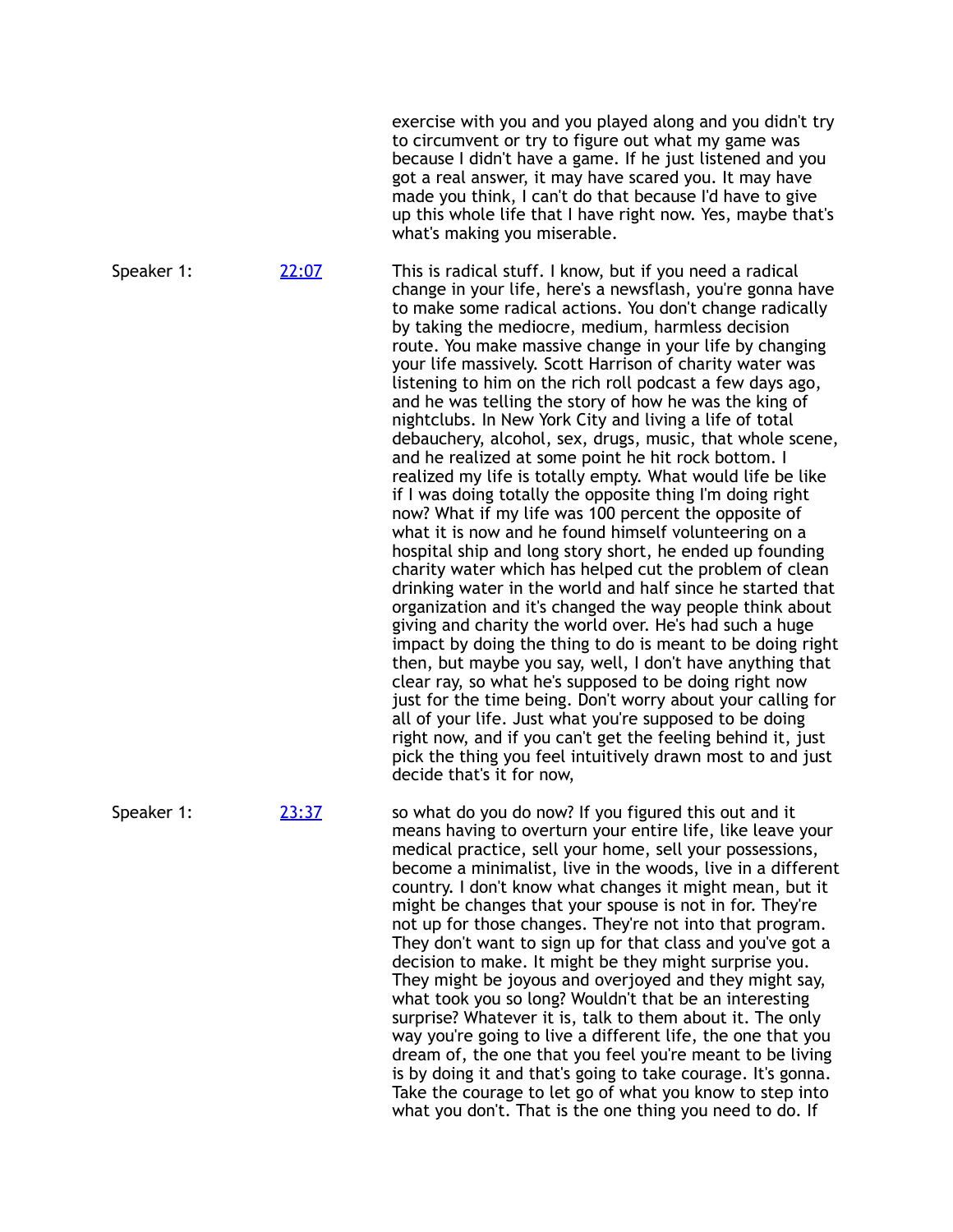you're not doing the thing you were meant to be doing right now, stop everything else and start doing that thing.

Speaker 1: [24:43](https://www.temi.com/editor/t/nVfWres3dOOkoW4hre3I0X_jccarGkmpfcGYu5nd9KxXzzVqpaqtPSywsWYFf7wuZgoNxTqg67qDhKfNh3JAJL42emE?loadFrom=DocumentDeeplink&ts=1483) My friend cliff ravenscraft did this a year ago.

Speaker 1: [24:48](https://www.temi.com/editor/t/nVfWres3dOOkoW4hre3I0X_jccarGkmpfcGYu5nd9KxXzzVqpaqtPSywsWYFf7wuZgoNxTqg67qDhKfNh3JAJL42emE?loadFrom=DocumentDeeplink&ts=1488.32) He was burnt out and used up on teaching people how to podcast and he did not want to do it anymore and he felt like his calling. What are you meant to be doing right then was encouraging people and helping them get free of the limiting beliefs that hold them back and step into the life that they've felt they were created to live and do the work they felt they were created to do and experience the joy of that so he threw caution to the wind. He completely eradicated all of his podcasts related income streams and started from scratch from zero as this mindset guy, he changed his website from podcast answer man to mindset answer man.com. Check it out for yourself. Mindset and answer man.com. And he's been inordinately successful and he's the happiest I've ever seen him. It makes me weep. Sometimes. I'm thinking about how happy cliff has become and how fulfilled he is right now. It really touches me deep and it inspires me. That's why I'm talking to you about this today because I realized cliff did the unthinkable. He pursued the one thing, and once you figure out what it is, then perfecting that one thing and implementing it is the hard work

Speaker 1: [25:59](https://www.temi.com/editor/t/nVfWres3dOOkoW4hre3I0X_jccarGkmpfcGYu5nd9KxXzzVqpaqtPSywsWYFf7wuZgoNxTqg67qDhKfNh3JAJL42emE?loadFrom=DocumentDeeplink&ts=1559.06) and it's done step by step. You're not going to have the complete plan right up front. You're just going to have to figure out what the next logical step is. Thank you Armand Morin for that phrase. It sticks in my head. The next logical step. Pick your one thing and give it everything you've got. If you don't, what else are you doing with your life? Why do the one thing that changes everything?

Speaker 1: [26:30](https://www.temi.com/editor/t/nVfWres3dOOkoW4hre3I0X_jccarGkmpfcGYu5nd9KxXzzVqpaqtPSywsWYFf7wuZgoNxTqg67qDhKfNh3JAJL42emE?loadFrom=DocumentDeeplink&ts=1590.7) I know it's scary. I know it can be frightening to think that the one thing that you need to do changes everything in your life and it involves other people. Well involve. Those are the people involved them in the conversation about the one thing. Let them know about your epiphany. Here's the truth of the matter. You didn't learn the one thing that you need to do for me. You knew it yourself all along. If you haven't figured it out yet, just do the exercise over again. It may take getting away from your normal environment. Maybe we will take a camping trip going out to the lake of the woods, hiking in glacier national park, whatever is your thing, sailing flying in an airplane, whatever it takes to get into solitude where you can hear yourself think instead of listening to twitter and facebook and instagram and all the sources of the twitch,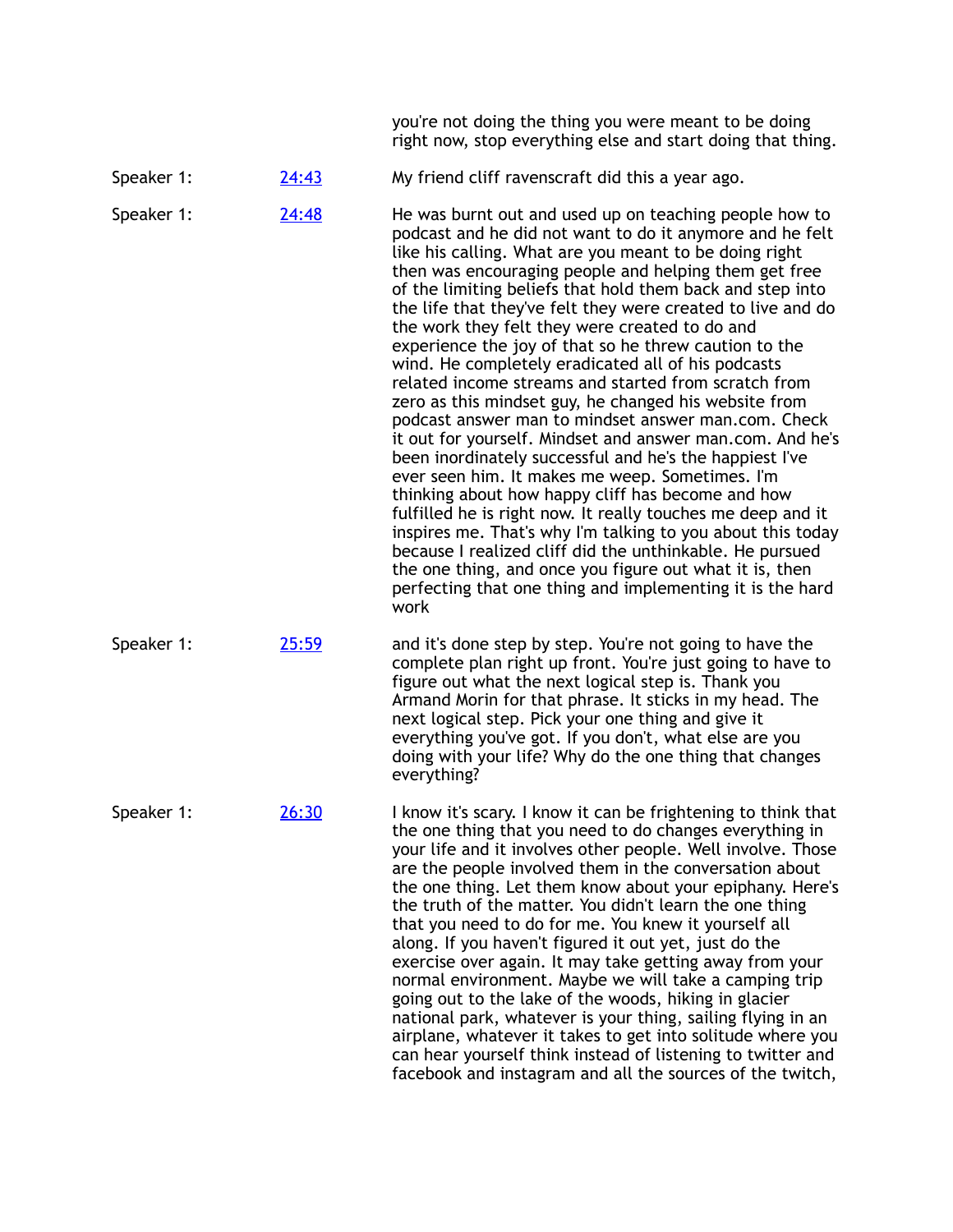| Speaker 1: | 27:29        | you know that twitch you have when you need to reach<br>for your phone and see if you can get some kind of<br>stimulus from it, but that thing away. Get into solitude to<br>nature and figure out what your one thing is and then<br>figure out what the first step toward that is. What's the<br>next logical step? Maybe it's to talk to your husband or<br>your wife about what you've realized when she finally had<br>the courage to admit because you've known it all along.<br>That's my belief. You've known it all along and if you're<br>thinking, I knew this all along, it's nothing new. That's<br>how you know you really got it. I know this episode is a<br>little different. It's kind of a different theme, but I've got<br>some different things on the way for you in the coming<br>months and in 2019. I think you're gonna find it exciting. I<br>hope so, but I'd love to get your feedback on this episode.<br>Did you find the one thing? Do you know what it is? What<br>are you going to do about it? What would it look like if<br>you. If you threw everything else away and you started<br>with that one thing, that's all you did with your life. That<br>was what your focus was. You cut away all the other<br>things that cause this one thing changes everything. |
|------------|--------------|-------------------------------------------------------------------------------------------------------------------------------------------------------------------------------------------------------------------------------------------------------------------------------------------------------------------------------------------------------------------------------------------------------------------------------------------------------------------------------------------------------------------------------------------------------------------------------------------------------------------------------------------------------------------------------------------------------------------------------------------------------------------------------------------------------------------------------------------------------------------------------------------------------------------------------------------------------------------------------------------------------------------------------------------------------------------------------------------------------------------------------------------------------------------------------------------------------------------------------------------------------------------------------------------------------|
| Speaker 1: | 28:31        | What would that be? Share. Go to ray at [inaudible] dot<br>com four slash three, six, one and in the comments, share<br>with your one thing is and what you're going to do about<br>it, what's your next logical step and maybe even what<br>scares you about it because if it doesn't scare you, it's not<br>big enough. Maybe you made this decision long time ago<br>and you have a story to tell about that. I'd love to hear<br>that story too. Ray Edwards.com forward slash three, six<br>one. Whenever you do go in search of the one thing that<br>will change everything. It's worth the pursuit.                                                                                                                                                                                                                                                                                                                                                                                                                                                                                                                                                                                                                                                                                           |
| Speaker 4: | 29:12        | There you go. If you enjoyed this episode and you could<br>do me a favor by subscribing in itunes or your favorite<br>podcast app and giving us a rating or review, that always<br>helps and honest when we appreciate it. Hopefully it's<br>good, but an honest review helps us whether it's good or<br>not, so we appreciate that. I appreciate you listening.<br>Downloading the episode and listen to it. It makes a<br>difference because they track that stuff too. I don't know<br>how they track everything. You know how it goes, but you<br>can help that way you can help by sharing the podcast<br>with other people if you think they'd be helps by it, but<br>you think they'd benefit from it. Until next time, my<br>prayer for you is that you would live along life, that you'd<br>enjoy good health and you had prospered like crazy pcu<br>and peace to you.                                                                                                                                                                                                                                                                                                                                                                                                                      |
| Speaker 2: | <u>29:54</u> | Thank you for listening to the Ray Edwards show. Find the<br>complete archives of all episodes@broadcast.com or<br>subscribe for a free through apple podcasts and never<br>miss an episode is program Copyright Ray Edwards<br>International Incorporated. All rights reserved. Each week                                                                                                                                                                                                                                                                                                                                                                                                                                                                                                                                                                                                                                                                                                                                                                                                                                                                                                                                                                                                            |